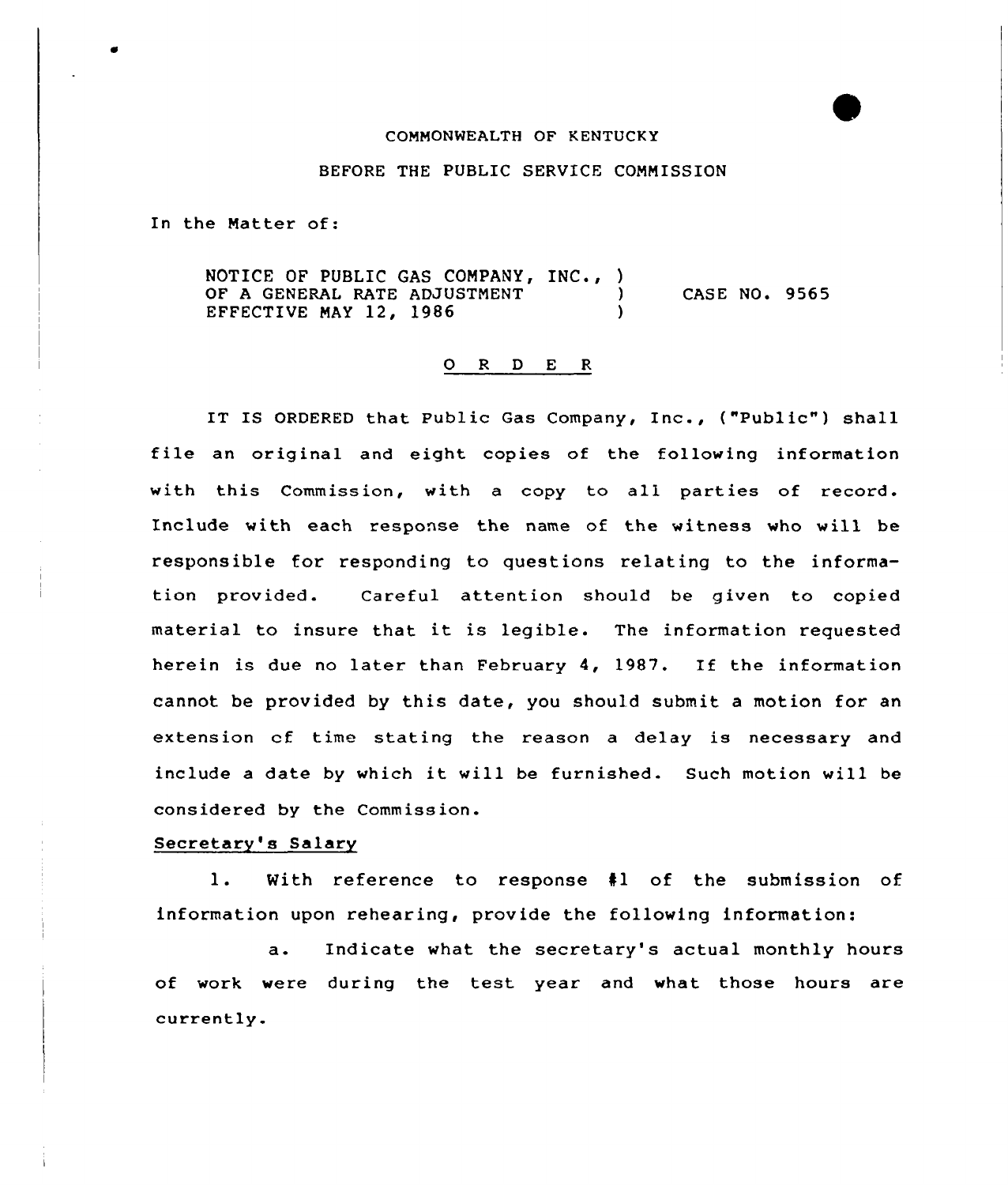b. In the listing of duties for the secretary, items (a) to (f) all appear to be regular secretarial functions. Mould Public agree with this interpretation? Explain in detail why this interpretation would not be valid.

 $\mathbf{r}$ 

c. These statements are made in response fl: "The secretarial functions of this person are minimal." "It is assumed that one-half of her time would be assignable to the former category (receptionist and man telephones)." The two statements appear to be contradictory. Explain which statement indicates the true situation of Public.

2. With reference to response 43 of the submission of information upon rehearing, provide the following information:

a. Describe in detail the understanding between Public and the outside consulting firm as to terms of the contract, established rates of reimbursement and other understood conditions.

b. Identify the outside consulting firm and indicate how long it has been providing service to Public. Indicate if any personnel of Public are associated with this firm.

3. With reference to response #4 of the submission of information upon rehearing, provide the following information:

a. Indicate what the general manager's actual monthly hours of work were during the test year and what those hours are currently.

b. Explain why the sum of hours for duties (a) to  $(f)$ total 186 instead of 195 hours.

 $-2-$